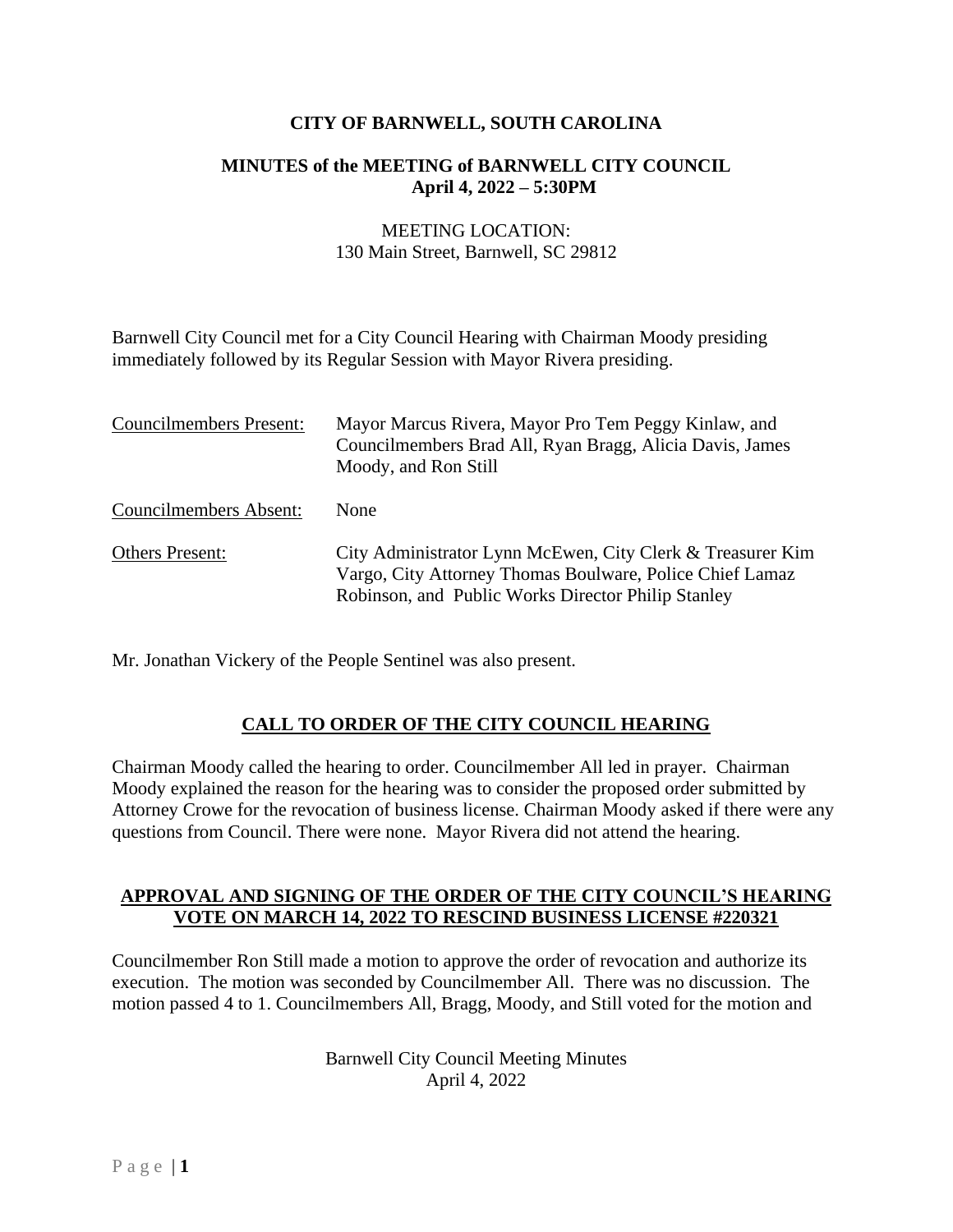Councilmember Davis voted against the motion. Mayor Pro Tem Kinlaw abstained because she did not attend the March 14, 2022 hearing.

### **ADJOURN**

Chairman Moody adjourned the City Council Hearing.

### **CALL TO ORDER OF REGULAR COUNCIL MEETING**

Mayor Rivera called the meeting to order.

#### **PLEDGE OF ALLEGIANCE**

Council led the pledge of allegiance.

### **APPROVAL OF THE AGENDA**

Councilmember Moody made a motion to approve the agenda. The motion was seconded by Councilmember Bragg and unanimously approved.

### **STUDENT RECOGNITION**

#### None

## **BUSINESS/ORGANIZATION RECOGNITION**

The Barnwell Development Association was recognized as the organization of the month.

#### **PUBLIC COMMENTS**

Phyllis Rhody – Ms. Rhody wants to start a neighborhood watch and provided Council with a flyer. She also asked Administrator McEwen about the signs, abandoned buildings, and furniture left on Calhoun St. Administrator McEwen said the City has been working on these issues.

Debra Coleman – Ms. Coleman is concerned about the parking around the Circle. She stated that Administrator McEwen had notified the business that two spaces beside Carol's Florist will be removed. Ms. Coleman stated that there is not enough parking to accommodate the downtown businesses. She would like for Council to consider reassessing the parking on the Circle.

Barbara Christian – Ms. Christian stated that she still had questions about the Animal Control Officer. Ms. Christian stated that she had addressed her concerns with Chief Robinson, but he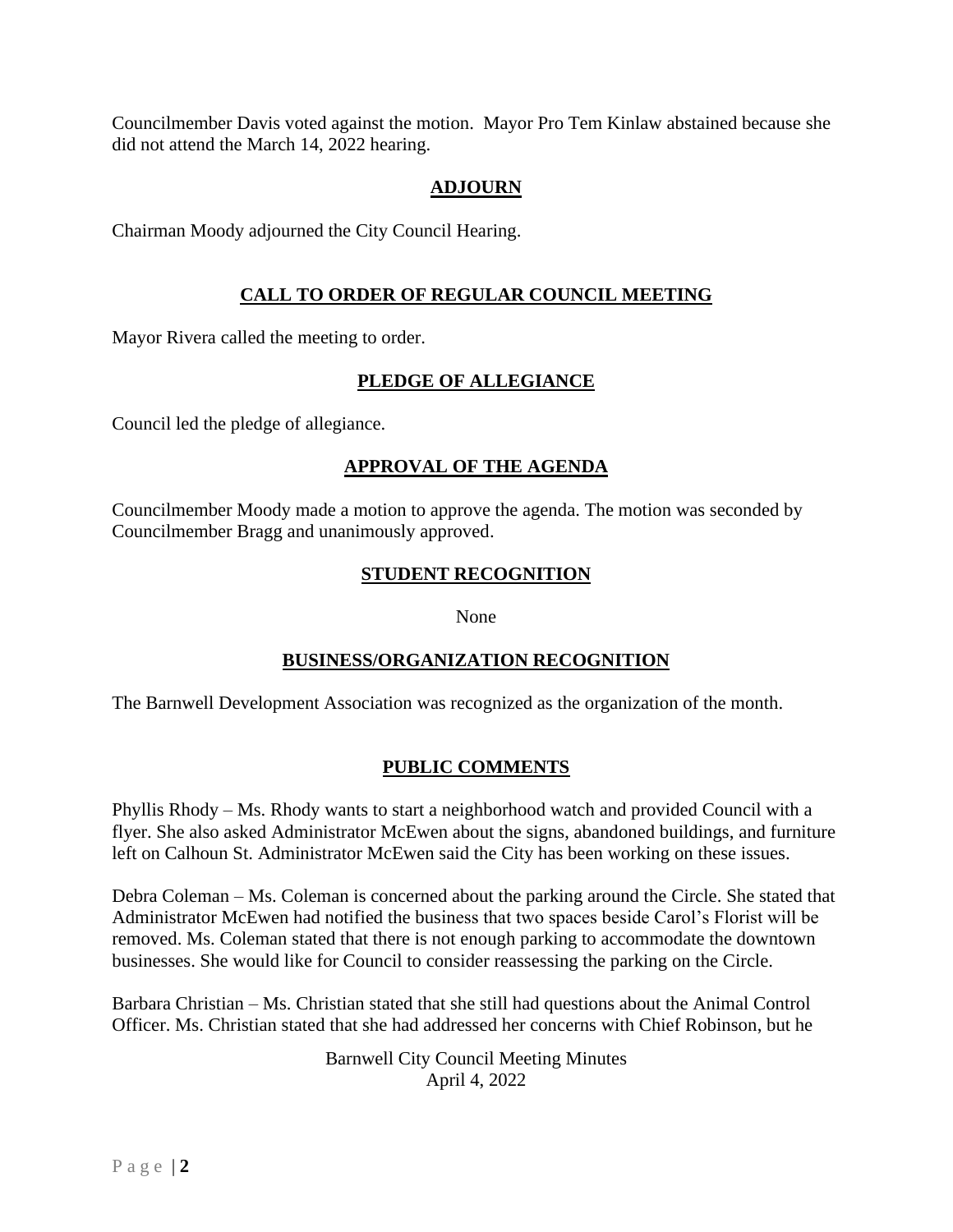has not responded to all of them. Mayor Rivera asked Councilmember Moody to set up a meeting with Chief Robinson to address these issues.

Mayor Rivera asked Councilmember Still to address the parking issues on the Circle.

### **PRESENTATION OF THE CITY OF BARNWELL FY 2021 FINANCIAL AUDIT (McGREGOR & COMPANY)**

Mr. James McGuire with McGregor & Company could not attend the meeting, so this item was postponed.

### **APPROVAL OF THE MINUTES OF THE MARCH 7, 2022, REGULAR SCHEDULED CITY COUNCIL MEETING**

Councilmember Moody made a motion to approve the minutes of the March 7, 2022, regular scheduled City Council meeting. The motion was seconded by Councilmember Davis and unanimously approved.

## **APPROVAL OF MINUTES OF THE MARCH 10, 2022, SPECIAL CALLED CITY COUNCIL MEETING**

Councilmember Davis made a motion to approve the minutes of the March 10, 2022, special called City Council meeting. The motion was seconded by Councilmember Moody and unanimously approved.

#### **APPROVAL OF MINUTES OF THE MARCH 14, 2022, CITY COUNCIL HEARING**

Councilmember Still made a motion to approve the minutes of the March 14, 2022, City Council hearing. The motion was seconded by Councilmember Davis and unanimously approved.

#### **APPROVAL OF MINUTES OF THE MARCH 22, 2022, SPECIAL CALLED CITY COUNCIL MEETING**

Councilmember Moody made a motion to approve the minutes of the March 22, 2022, special called City Council meeting. The motion was seconded by Councilmember Davis and unanimously approved.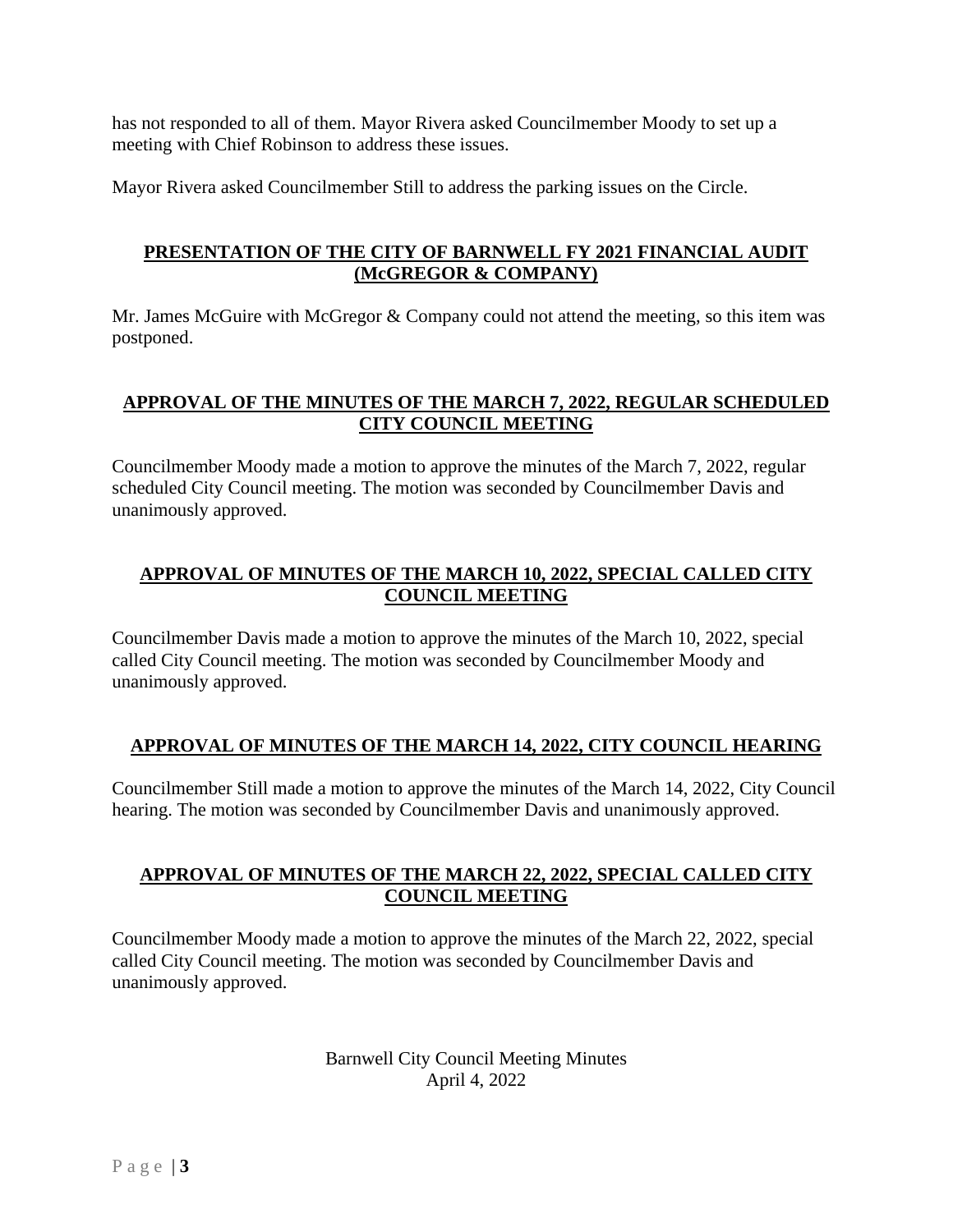#### **APPROVAL OF MINUTES OF THE MARCH 29, 2022, SPECIAL CALLED CITY COUNCIL MEETING**

Councilmember Davis made a motion to approve the minutes of the March 29, 2022, special called City Council meeting. The motion was seconded by Councilmember Kinlaw and unanimously approved.

### **APPROVAL OF RESOLUTION 2022-02, RECOGNIZING APRIL 2022 AS FAIR HOUSING MONTH**

Administrator McEwen read the resolution. Councilmember Still made a motion to approve Resolution 2022-02 Recognizing April 2022 as Fair Housing Month. The motion was seconded by Mayor Pro Tem Kinlaw and unanimously approved.

### **APPROVAL OF A MOTION TO TAKE OFF THE TABLE THE MOTION TO TABLE THE FIRST READING OF ORDINANCE 2022-01**

Councilmember Moody made a motion to approve the motion to take off the table the motion to table the first reading of Ordinance 2022-01. The motion was seconded by Councilmember Still and unanimously approved.

#### **APPROVAL OF THE FIRST READING OF ORDIANCE 2022-01 – AMENDING SECTION 2-55 OF THE BARNWELL CITY CODE OF ORDINANCES**

Administrator McEwen read the Ordinance. Councilmember Bragg made a motion to accept the first reading of Ordinance 2022-01 as read. The motion was seconded by Councilmember All. Discussion followed. Councilmember Davis asked how the committee for Parks, Recreation and Tourism under section (a) is different from Recreation under section (b). Administrator McEwen explained the committee for Parks, Recreation and Tourism is a Council committee while the Recreation committee is an ad hoc committee. Mayor Rivera stated that he does not have an issue with amending the ordinance, but he does not want Council to make a habit of amending ordinances because the ordinance does not cater to what an individual feels is right or wrong. He will support it because he is a team player, but he is not for changing ordinances because there is a matter of disagreement. Upon vote the motion was unanimously approved.

## **APPROVAL OF THE ARPA QUOTED EXPENDITURES**

Administrator McEwen gave Council a list of items that she had received quotes on that would be purchased with ARPA funds. Council reviewed the list. Some of the quotes will need to have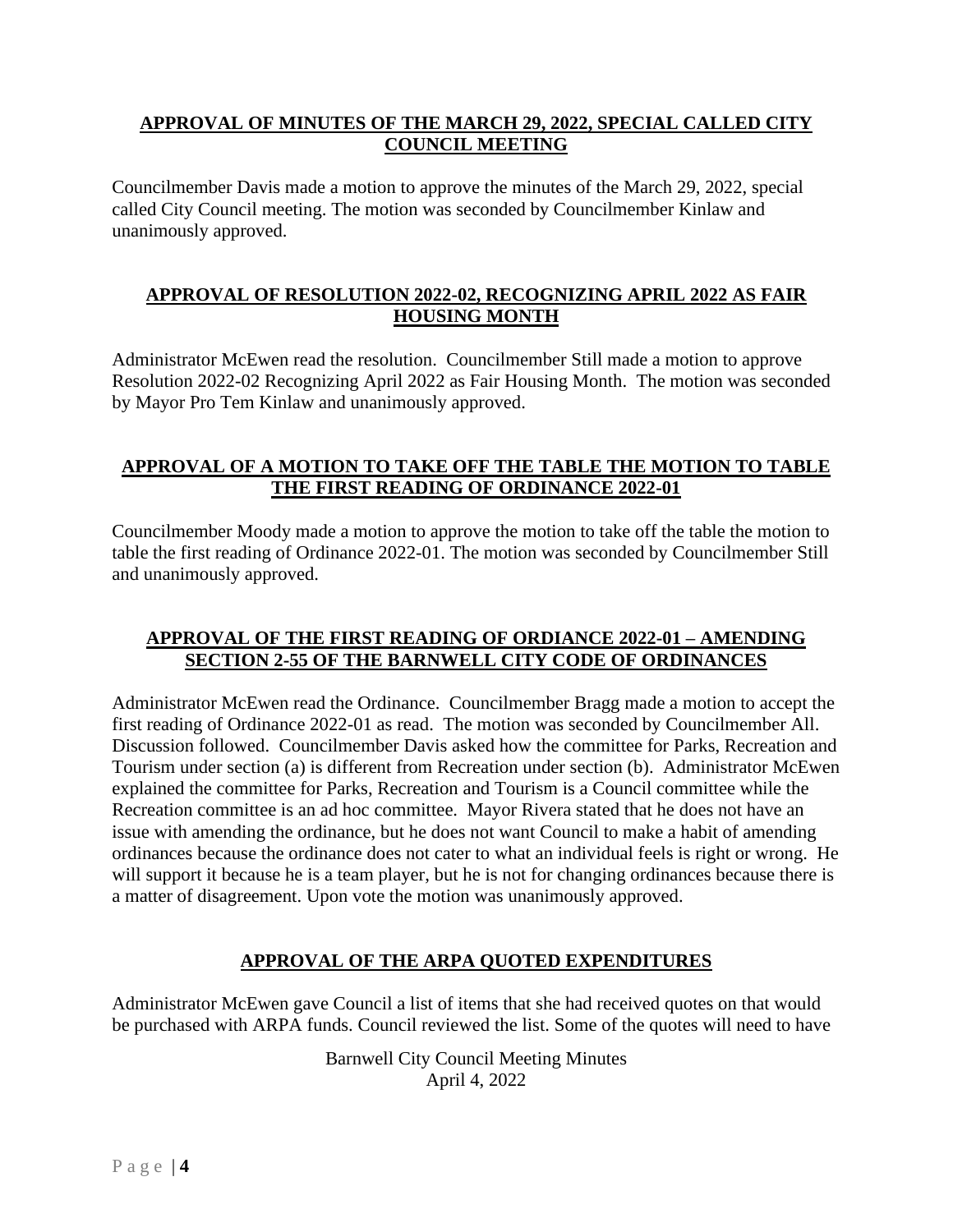tax and shipping added to them. Councilmember Still made a motion to approve the ARPA quoted expenditures. The motion was seconded by Councilmember All and unanimously approved.

### **COMMITTEE REPORTS**

Water and Sewer (Councilmember Brad All) – No Report

Sanitation and Streets (Mayor Pro Tem Kinlaw) – No Report

Parks, Recreation and Tourism (Councilmember Alicia Davis) – Councilmember Davis stated that the baseball season is underway. The concessions stand is not open at this time, but we do have one food truck that will be out there. Administrator McEwen said the lights at Fuller Park basketball courts have been fixed. There is a timer there for citizens to turn the lights on for two hours. All they need to do is turn the knob again for an additional two hours. The splash pad is now up and operational.

Police (Councilmember Moody) – Chief Robinson updated Council on activity for March and the Hoops for Cops community event scheduled for April 30th.

Fire (Councilmember Ryan Bragg) – Fire Chief Tony Dicks provided Council with a written report for March activity which was read by Councilmember Bragg.

Finance and Salary (Councilmembers Ryan Bragg and Alicia Davis) – No Report

Building and Planning (Councilmember Ron Still) – Bids have been put out for taking down the old Sheriff's Department. The bids are due Tuesday, April 19<sup>th</sup> at 2:00pm and there will be a site meeting Monday, April 11<sup>th</sup>.

#### **ADMINISTRATOR'S UPDATE**

- Due to several near misses of both cars and people at the location where Main Street comes into the Circle at Burr St., I have been working with SCDOT to correct the issue of a no parking zone on Main Street up to the first actual parking places. This has always been a no parking zone, but it was not repaved correctly when Main Street was paved last. We will have T&H Construction mark the area since they are working with SCDOT at this time and are already in the area.
- We had 6 volunteers for the March Make A Mad Difference last Saturday. 18 total hours, 17 bags totaling 368 lbs. Our Litter Crew grant workers have picked up 58 bags of